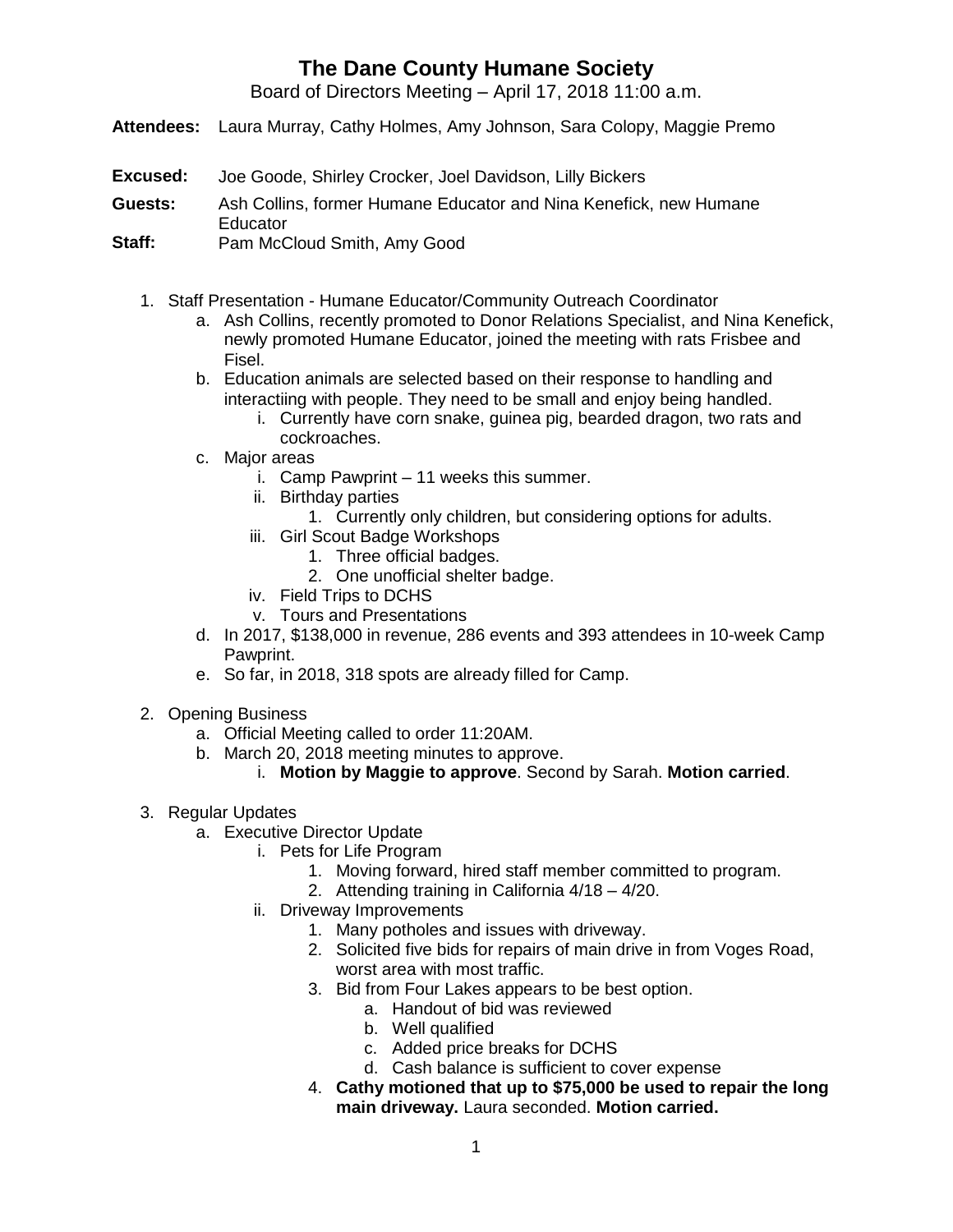## **The Dane County Humane Society**

Board of Directors Meeting – April 17, 2018 11:00 a.m.

- b. Animal Statistics
	- i. No updates, reports sent.
- c. Development Update
	- i. Amy reviewed her monthly report.
		- 1. Note typo in Humane Education section, February should read March.
	- ii. Development Team is starting to solidify.
	- iii. Basically on budget for revenue goals for 2018 to date.
	- iv. Recently submitted for several grants.
	- v. Working on the new/updated website.
		- 1. Need new board headshots and biographies.
- d. Questions on current financials
	- i. Financials through March 31, 2018 were reviewed.
	- ii. Will work on adjustment to financials for recent large estate.
		- 1. If we remove recent large cash estate, still ahead of revenue budget, and expense still slightly under budget.
		- 2. Excellent results for first three month.

## 4. Old Business

- a. Board Interview and Appointments
	- i. Reviewed status of candidates per working list.
	- ii. No new updates.
- b. Board Website Update
	- i. First step will be to get sections resorted so current comes up first.
	- ii. Long-term responsibility of Board Operations Committee.
- 5. New Business
	- a. Review and Approval of 990
		- i. Reviewed content.
			- 1. Contains basically same information as audited financial statements, but in a different format.
		- ii. Identified program descriptions contained in filing and specific board information.
		- iii. Compared financial information to that in audit report.
		- iv. **Cathy moved that the 990 be approved as presented.** Laura seconded. **Motion carried**.
	- b. Board Committee Charter Review Deadline (July 31)
		- i. All board committees have a charter approved by the Board at one time.
		- ii. All Charters should be updated if necessary and prepared for board. Review at the August board meeting.
	- c. Board Vision Document Review and Approval
		- i. Postponed for May meeting.
		- ii. Pets for Life documents cover some very similar visioning. Might be good to review this information in terms of possibly improving the bullets in the Mission section.
		- iii. Bullets in this section have a lot of progress already so it might be time to take goals to the next level.
		- iv. Cathy will send out Pets for Life information for review by board members.
	- d. Annual Meeting Update